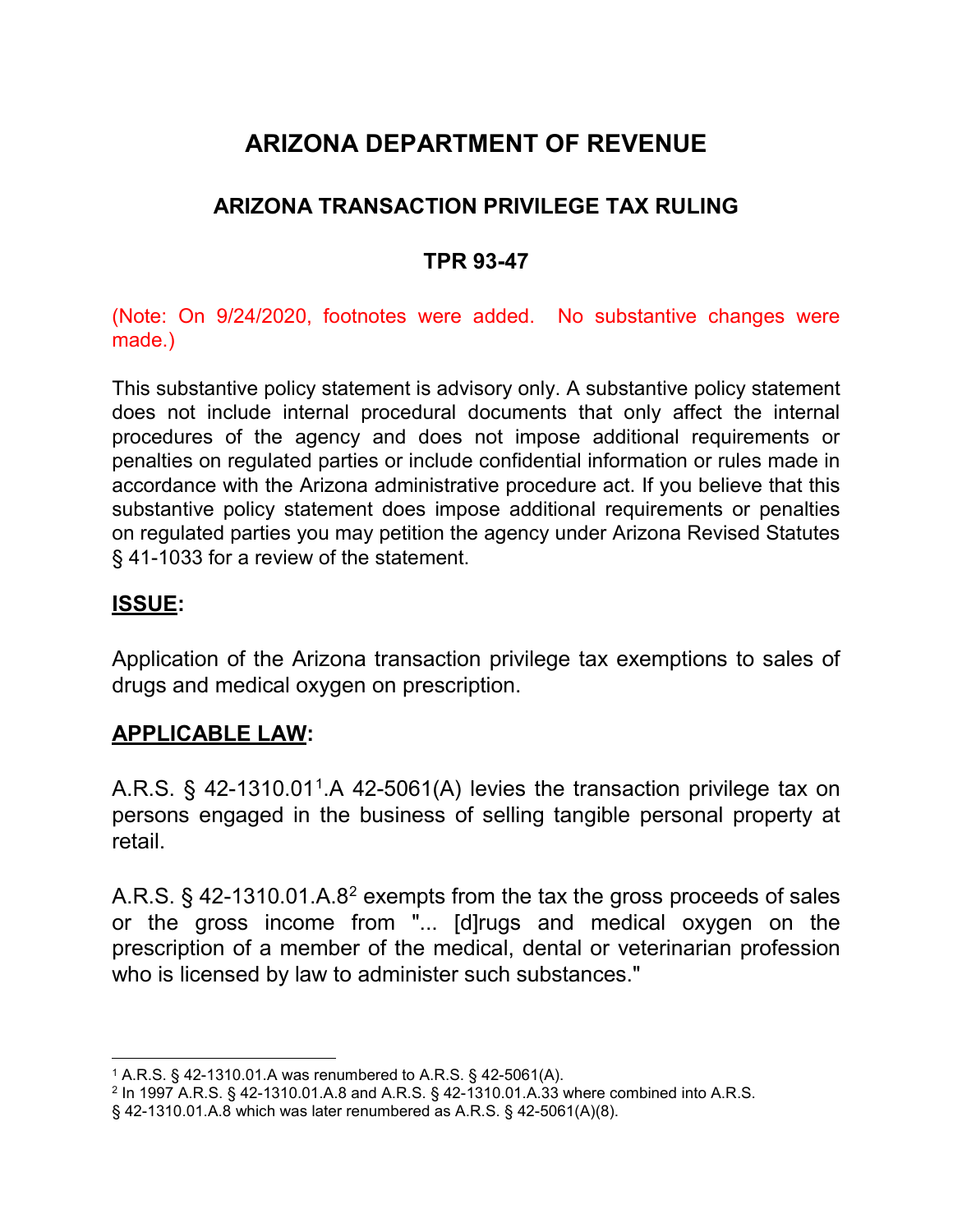Arizona Transaction Privilege Tax Ruling TPR 93-47 Page **2** of **5**

A.R.S.  $\S$  42-1[3](#page-1-0)10.01.A.33<sup>3</sup> exempts from the tax the gross proceeds of sales or the gross income from "... [m]edical oxygen, including delivery hose, mask or tent, regulator and tank, on the prescription of a member of the medical, dental or veterinary profession who is licensed by law to administer medical oxygen."

Arizona Administrative Code (A.A.C.) R15-5-156 [4](#page-1-1) defines "drugs on a prescription" as:

Those substances which can only be dispensed on the direction of a member of the medical, dental or veterinary profession, who is licensed by law to administer such drugs, and which cannot be purchased without such authorization. A legend drug is considered a drug on a prescription.

A.A.C. R1[5](#page-1-2)-5-156.E.<sup>5</sup> provides:

2. Gross receipts from the sale of prescription drugs, for use in the course of treating patients, are not taxable if the prescription drugs are sold to a doctor, dentist or veterinarian who is licensed by law to administer prescription drugs.

3. Gross receipts from the sale of prescription drugs are not taxable if the prescription drugs are sold to an organization where the prescription drugs are used in the course of treating patients and are administered under the direction of a doctor, dentist or veterinarian who is licensed by law to administer such drugs.

#### **DISCUSSION:**

### **A. The Taxability of Drugs on Prescription.**

In general, all sales of tangible personal property by a retail merchant

<span id="page-1-0"></span> <sup>3</sup> See footnote number 2.

<span id="page-1-1"></span><sup>4</sup> After this ruling was issued, A.A.C. R15-5-156 was amended and rearranged. None of the changes to the rule impact the outcome of this ruling.

<span id="page-1-2"></span><sup>5</sup> See footnote number 4.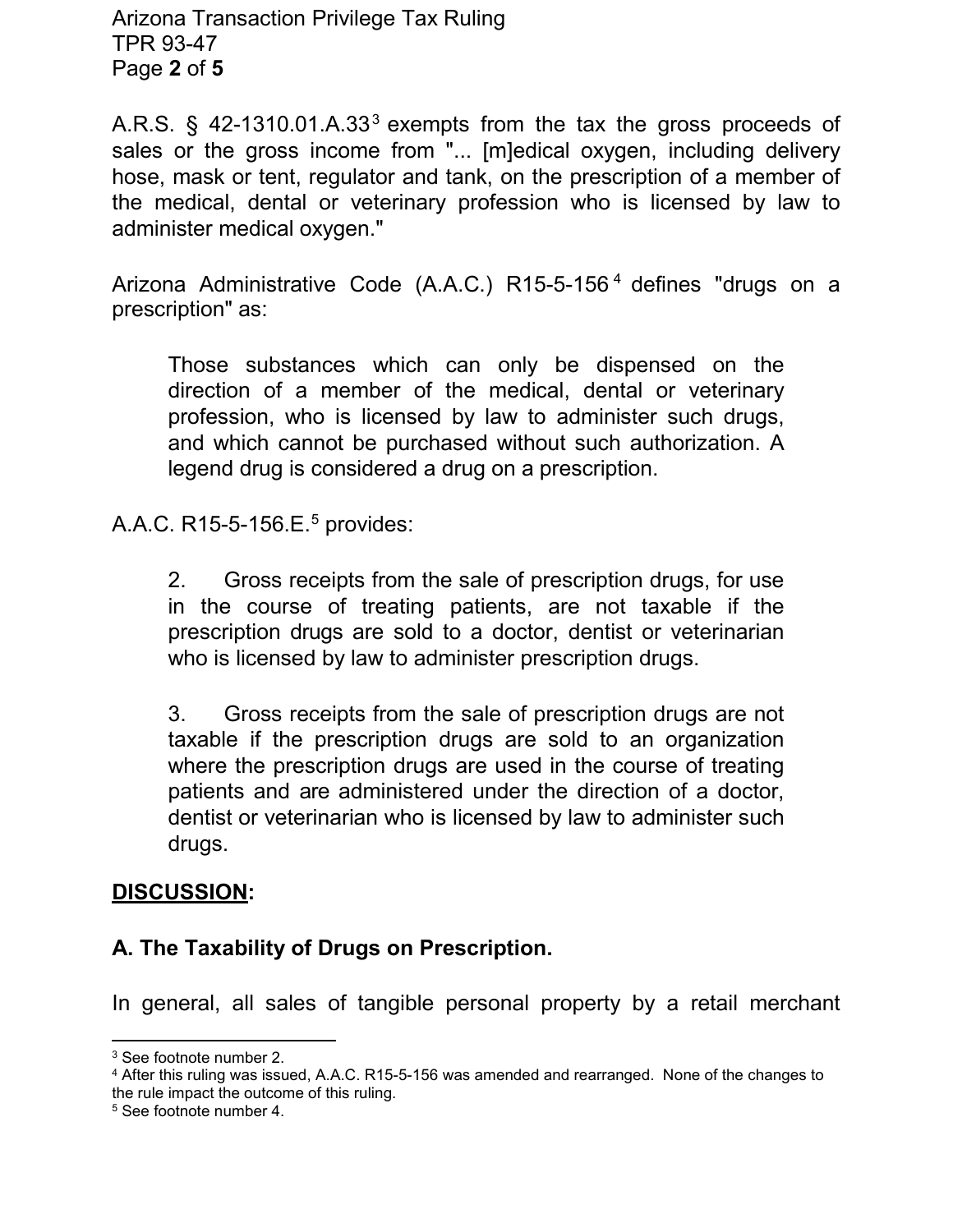#### Arizona Transaction Privilege Tax Ruling TPR 93-47 Page **3** of **5**

including pharmacists, hospitals and drug stores are taxable. The Arizona transaction privilege tax statutes provide a specific exemption from the tax for the sales of drugs on prescription. This exemption applies only to the sales of drugs on a prescription.

"Drugs on a prescription" are those drugs which can only be dispensed by a statutorily authorized individual and which cannot be purchased without that authorization/prescription. A "legend drug" is a drug which federal law prohibits the pharmacist from dispensing except on prescription and which bears a legend to that effect on its label. A legend drug is considered a drug on a prescription.

Three elements must be present for the sale of a drug to qualify for the exemption from the transaction privilege tax. First, the drug must be prescribed by a member of the medical, dental or veterinarian profession who is licensed by law to administer such drugs. Second, the drug must be dispensed by a pharmacist or other statutorily authorized individual, except for those purchased and used by a member of the medical, dental or veterinarian profession who is licensed by law to administer such drugs for use in the course of treating patients. Third, the drug prescribed must only be available on a prescription.

Gross receipts from the sale of prescription drugs used in the course of treating patients, as in a clinic or doctor's office, are not taxable if the prescription drugs are sold to a member of the medical, dental or veterinarian profession who is licensed by law to administer prescription drugs.

The gross receipts from the sale of prescription drugs sold to an organization, such as a hospital, where the prescription drugs are used in the course of treating patients and are administered under the direction of a member of the medical, dental or veterinarian profession who is licensed by law to administer such drugs are also exempt from taxation.

The gross receipts from the sale of prescription drugs to consumers are exempt from tax provided the drug is prescribed by a member of the medical, dental or veterinarian profession who is licensed by law to administer such drugs, the drug is dispensed by a licensed pharmacist, and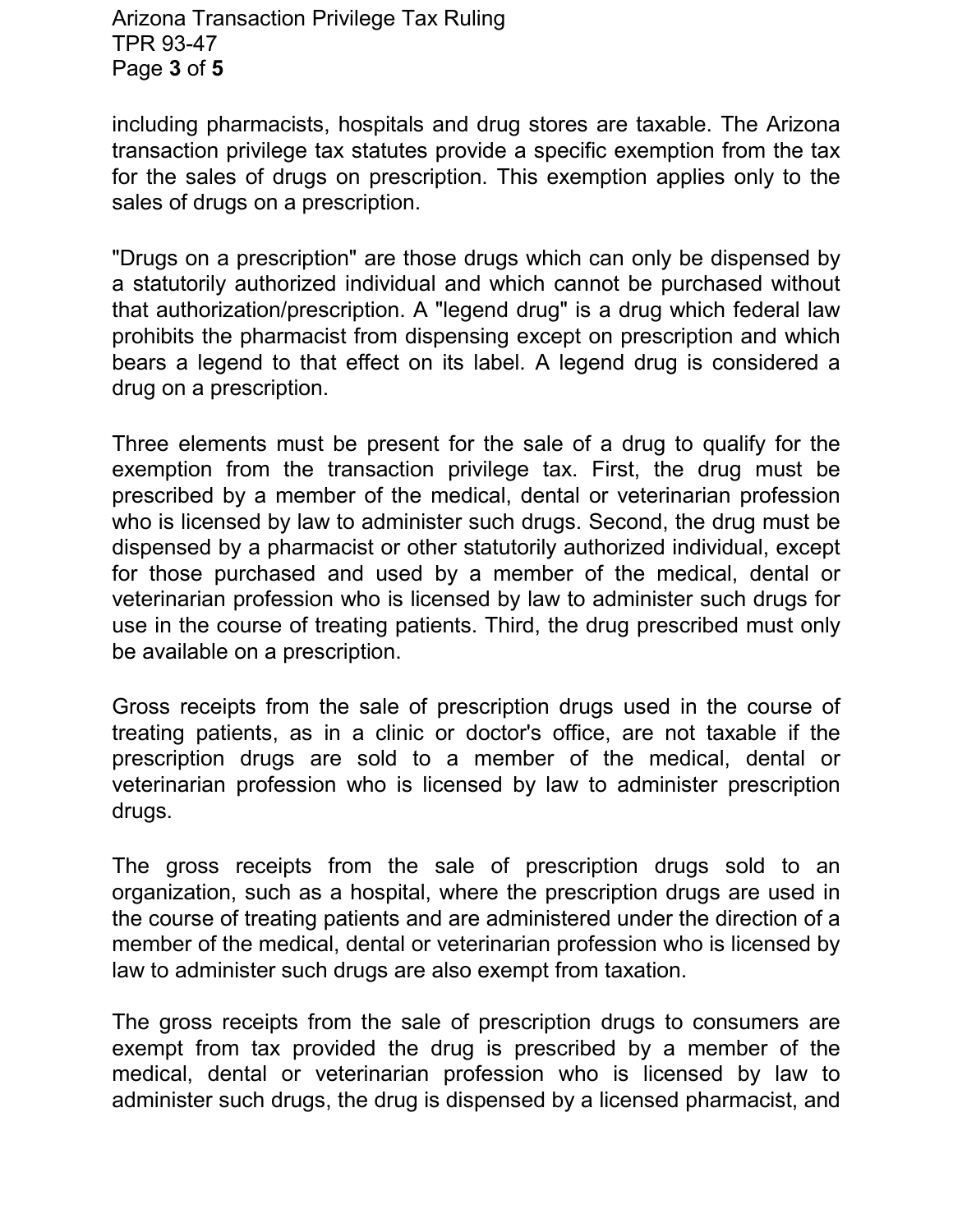the drug is only available on prescription.

The gross receipts from the sale of over-the-counter drugs are not exempt from the transaction privilege tax. Examples of over-the-counter drugs are those drugs such as aspirin, common cold remedies and cough suppressants which may be purchased without a prescription. The gross receipts from the sale of these drugs are taxable even if a physician, dentist or veterinarian has prescribed the drug.

## **B. The Taxability of Medical Oxygen.**

Physicians, dentists and veterinarians as well as hospitals, clinics, ambulance companies and fire departments use medical oxygen in their practices. Hospitals, clinics, ambulance services and fire departments administer oxygen under the direction of a physician. Physicians, dentists and veterinarians may also administer oxygen to their patients directly in their practices.

The gross receipts from the sale of medical oxygen, as well as from the lease or sale of the delivery hose, mask or tent, regulator and tank is exempt from the transaction privilege tax if the oxygen use has been prescribed by a member of the medical, dental or veterinarian profession.

In certain situations medical oxygen may be administered without the prescription of a physician, dentist or veterinarian. For example, athletic coaches may administer oxygen to athletes to improve their performance during a sporting event. The use of medical oxygen without a prescription is subject to the transaction privilege tax.

### **RULING:**

The gross receipts from sales of drugs which are prescribed by a member of the medical, dental or veterinarian profession, which are dispensed by an authorized practitioner or which are used in the course of treating patients and which are only available on a prescription (legend drugs), are exempt from the transaction privilege tax.

Over-the-counter drugs, which may be purchased without a prescription,